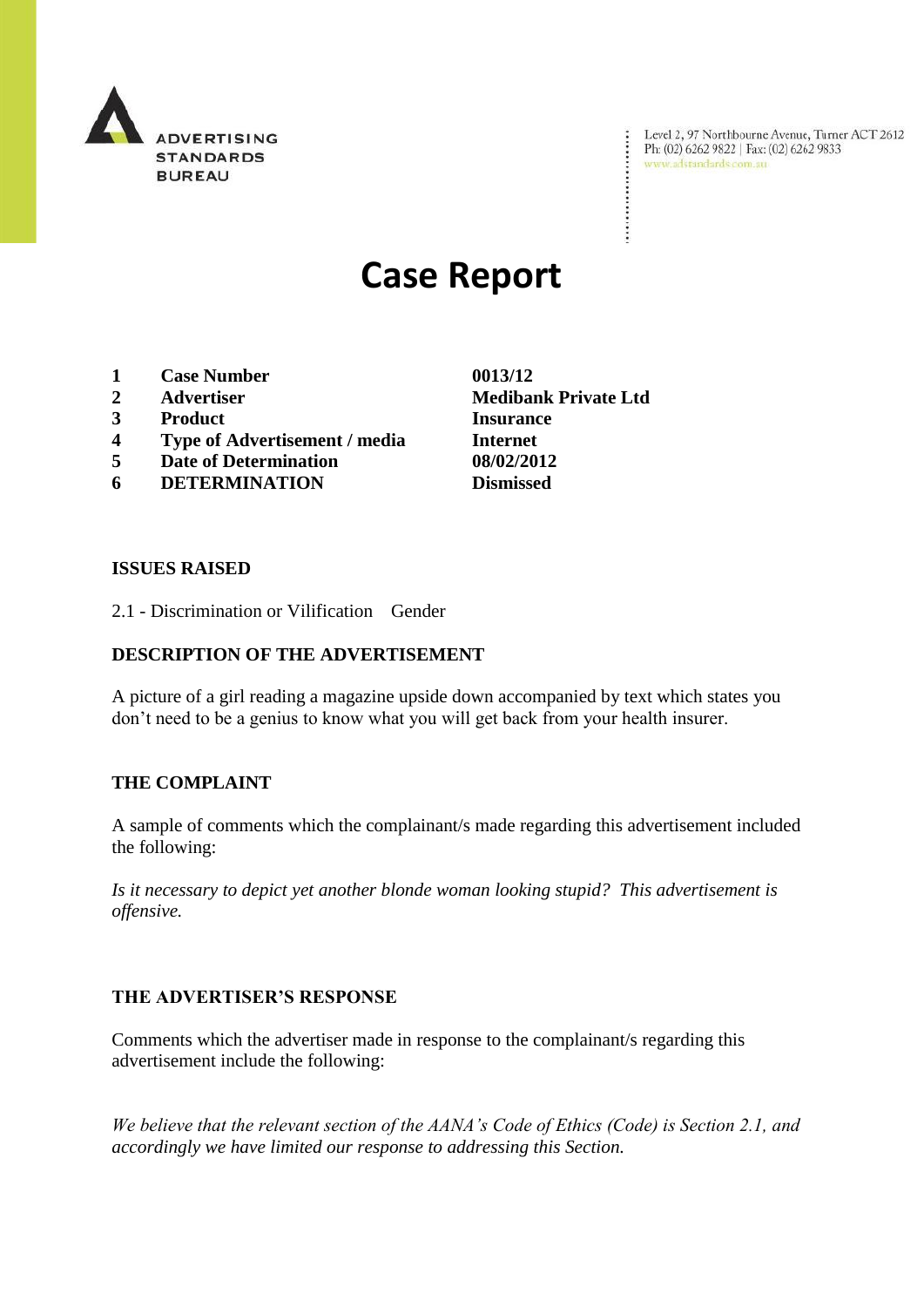*We believe that the recent Medibank "Genius" advertisement complies with Section 2.1 of the Code. The advertisement does not portray people in a way that discriminates against, or vilifies a person or section of the community, on account of:*

*- race, ethnicity or nationality - there is nothing in this advertisement that relates to a specific race, ethnicity or nationality;*

*- sex - there is nothing in this advertisement that objectifies or vilifies women, or portrays women in a negative light;*

*- age- there is nothing in this advertisement that makes a comment about particular age groups.*

*- sexual preference - there is nothing in this advertisement that relates to a particular sexual preference.*

*- religion - there is nothing in this advertisement that relates to a particular religion.*

*- disability - there is nothing in this advertisement that relates to disabilities.*

*- political beliefs - there is nothing in this advertisement that relates to political beliefs. This advertisement is intended to portray that people who join Medibank will know how much they can claim on their Medibank extras health insurance. The advertisement uses the cliché* 

*"blonde" to demonstrate in a humorous way that Medibank's extras covers are easy to understand even if someone is absent minded (as the woman depicted in the advertisement appears to be).* 

*The advertisement calls to mind the television campaign Medibank ran in 2011 covering the same subject matter and using the same actress (a complaint about the television advertisement was dismissed by this Board – refer to Advertising Standards Bureau reference number 0373/11).*

*Medibank does not intend to cause offence by the advertisement. Rather this is a light hearted advertisement and is intended to be interpreted as such by the general public. Medibank submits that for the reasons set out above, the commercial does not breach the AANA Code of Ethics.*

# **THE DETERMINATION**

The Advertising Standards Board ("Board") considered whether this advertisement breaches Section 2 of the Advertiser Code of Ethics (the "Code").

The Board noted the complainants' concerns that the advertisement is offensive to blonde women.

The Board viewed the advertisement and noted the advertiser's response.

The Board considered whether the advertisement complied with Section 2.1 of the Code which requires that 'advertisements shall not portray or depict material in a way which discriminates against or vilifies a person or section of the community on account of race, ethnicity, nationality, sex, age, sexual preference, religion, disability or political belief.'

The Board noted that the advertisement features on Medibank"s website and shows a woman reading a magazine which is upside down. The Board considered the woman was not blonde and that the depiction of a woman as not a 'genius' was not a deliberate attack on women but